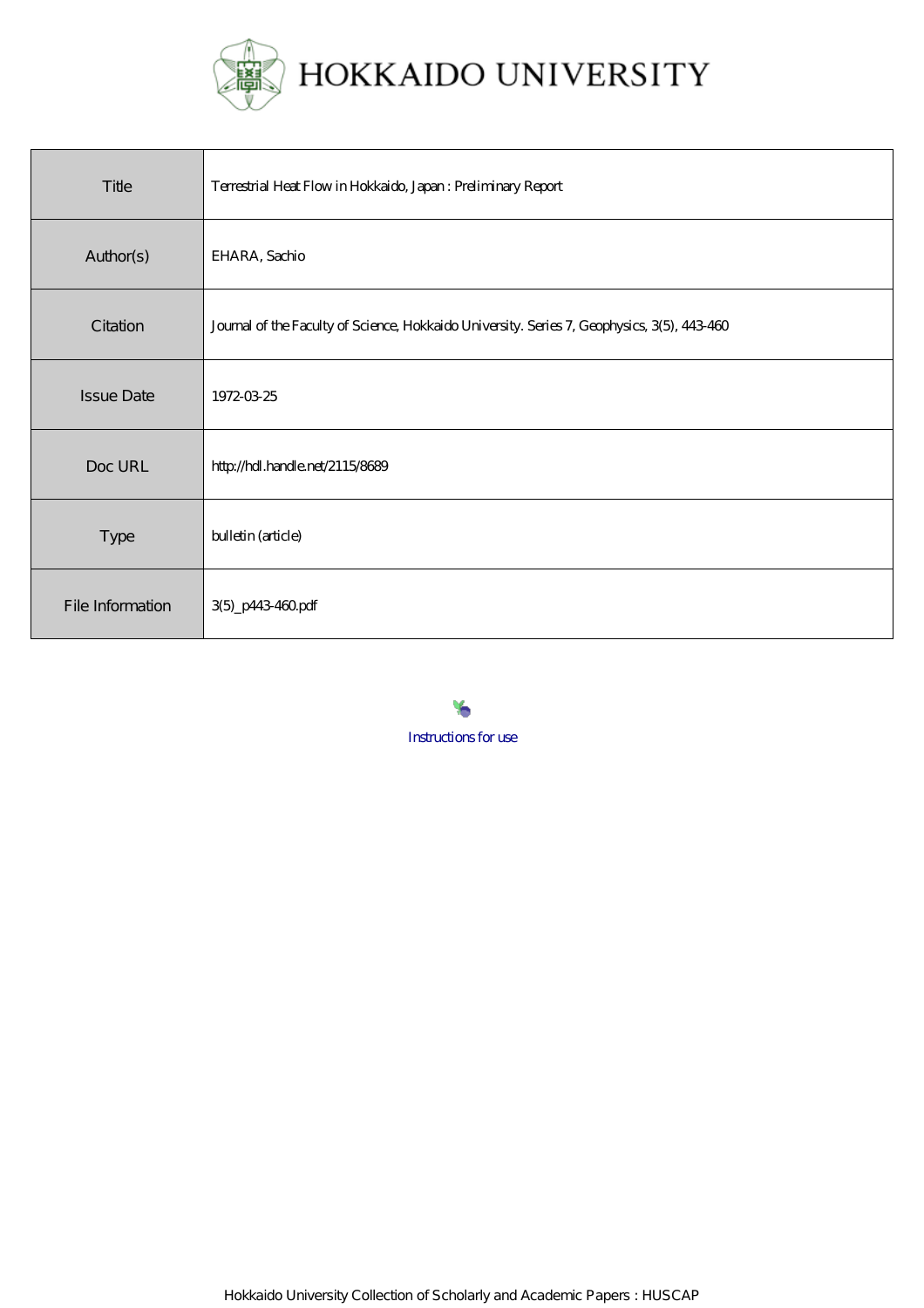(Journal of the Faculty of Science, Hokkaido University, Ser. VII, Geophysics, Vol. III, No.5, 1971)

# **Terrestrial Heat Flow in Hokkaido, Japan**

**-- Preliminary Report --**

## Sachio EHARA

(Received Oct. 15. 1971)

#### **Abstruct**

The nineteen new measurements of the terrestrial heat flow in Hokkaido, Japan are reported in this paper. The distribution of the terrestrial heat flow in its southwestern part has been clarified. though the other parts remain uncompleted. In the southwestern Hokkaido. the high heat flow values amounting to higher than 2 HFU (1 HFU =  $10^{-6}$  cal/cm<sup>2</sup> sec) are observed and in the central Hokkaido, the normal or low heat flow values less than 1.5 HFU are observed. The high heat flow region observed in the southwestern part is coincident with the volcanic region and extends to the Sea of Japan. In the southwestern Hokkaido. the following predominant characteristics are found out: Extremely high heat flow values more than 4 HFU are observed at several sites in a region of the southwestern Hokkaido. On the other hand extremely low heat flow values amounting to  $0.6 \sim 0.8$  HFU in average are observed in the Ishikari-Tomakomai lowland which is adjacent to the eastern side of the abovementioned extremely high heat flow region. The former may be interpreted by the crustal temperature amounting to about 1000°C at a depth of  $15~20~\mathrm{km}$ and the latter by the value of about 200°C at the same depth assuming a onedimensional and a stationary state. In the present discussion. the relations between high heat flow and island arc structure are referred to briefly.

## § **1. Introduction**

**In** and around the Japanese Island Arc, seismic and volcanic activities are very intense and further the anomalous distribution of the underground electrical conductivity inferred from geomagnetic variations is remarkable. From the geophysical and geological veiwpoints, accordingly, the Japanese Island Arc is a very interesting and important region. Recently various interpretations of island arc-trench systems have been presented and the distribution of heat flow is one of the important observations which should have conntact connection with the dyanamical and thermal structure under island arcs. The northeastern Japan is composed of the three active arcs the Rurile Arc, the Northeastern Japanese Arc and the Izu-Mariana Arc and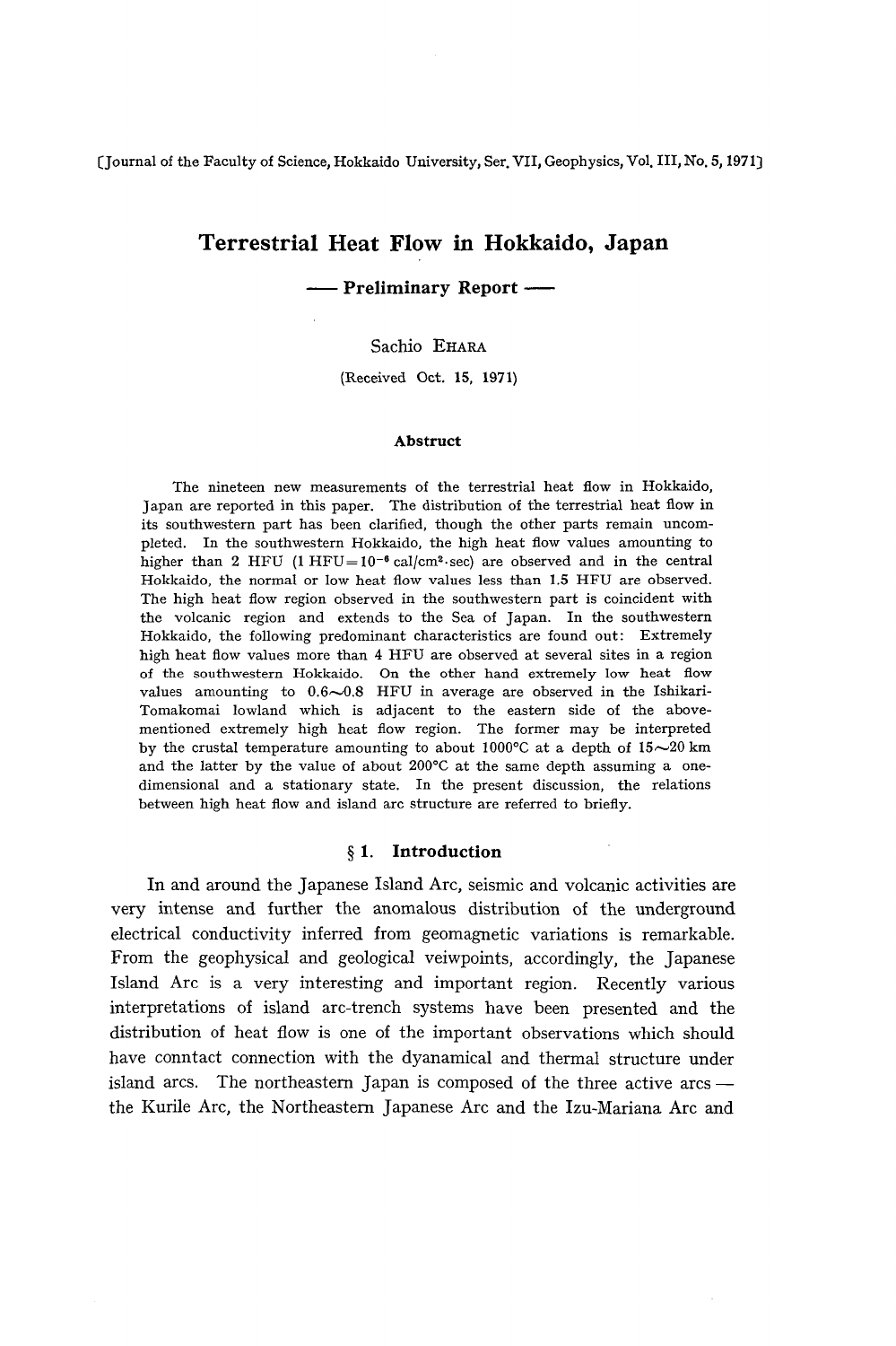is more active tectonically in comparison with the southwestern Japan. The Kurile Arc and the Northeastern Japanese Arc intersect each other in Hokkaido; the region near the junction is very interesting geophysically and geologically. From such a viewpoint, the writer has made efforts to measure the terrestrial heat flow values at various points in Hokkaido.

Systematic measurements of the terrestrial heat flow in and around the Japanese Islands have been made since 1957 by Uyeda et al.<sup>1)</sup> In Hokkaido the six measurements were made in 1963 by Horai.<sup>2)</sup> Thereafter synthetic reports were published by Horai<sup>3</sup> and by Uyeda and Horai.<sup>4)</sup> After this time, a number of measurements of the terrestrial heat flow through the ocean floor - the West Pacific Ocean, the Sea of Japan and the Sea of Okhotsk - have been carried out intensively by many Japanese and American geophysicists. As the result, the heat flow pattern around the Japanese Islands has become clearer, for example, which is shown in the paper by Uyeda and Vacquier.<sup>5)</sup> Based on the distribution of the terrestrial heat flows, thermal models under island arcs were presented from the standpoint of the plate tectonics by Hasebe et al.<sup> $6)$ </sup> and by Oxburgh and Turcotte.<sup>7</sup>

The measurements of the terrestrial heat flow on land, which have various difficulties in comparison with those on the sea, were not further supplemented in the Japanese Islands during three years after 1964. As the structures of the crust and upper mantle beneath the continents and the oceans are essentially different from each other, the heat sources and the mechanisms of heat transfer beneath the continents and the oceans must be different accordingly. Considering such a situation, one may say that the detailed measurements of the terrestrial heat flow on land should be indispensable to the geothermal problems. In particular, in order to investigate the correlation between volcanic activity and terrestrial heat flow, a number of measurements of the terrestrial heat flow on land are necessary at any cost. Based on such a consideration, the writer has made efforts to increase the heat flow measurements in the southwestern Hokkaido.

## § 2. The measurements

Estimation of the terrestrial heat flow Q requires determinations of two different quantities, i.e. the geothermal gradient  $dT/dZ$  and the thermal conductivity K of rocks in which  $dT/dZ$  is measured. Q is determined by the relation  $Q = K \cdot dT/dZ$ . In the following, the methods of determinations of the geothermal gradient and those of the thermal conductivity are describ-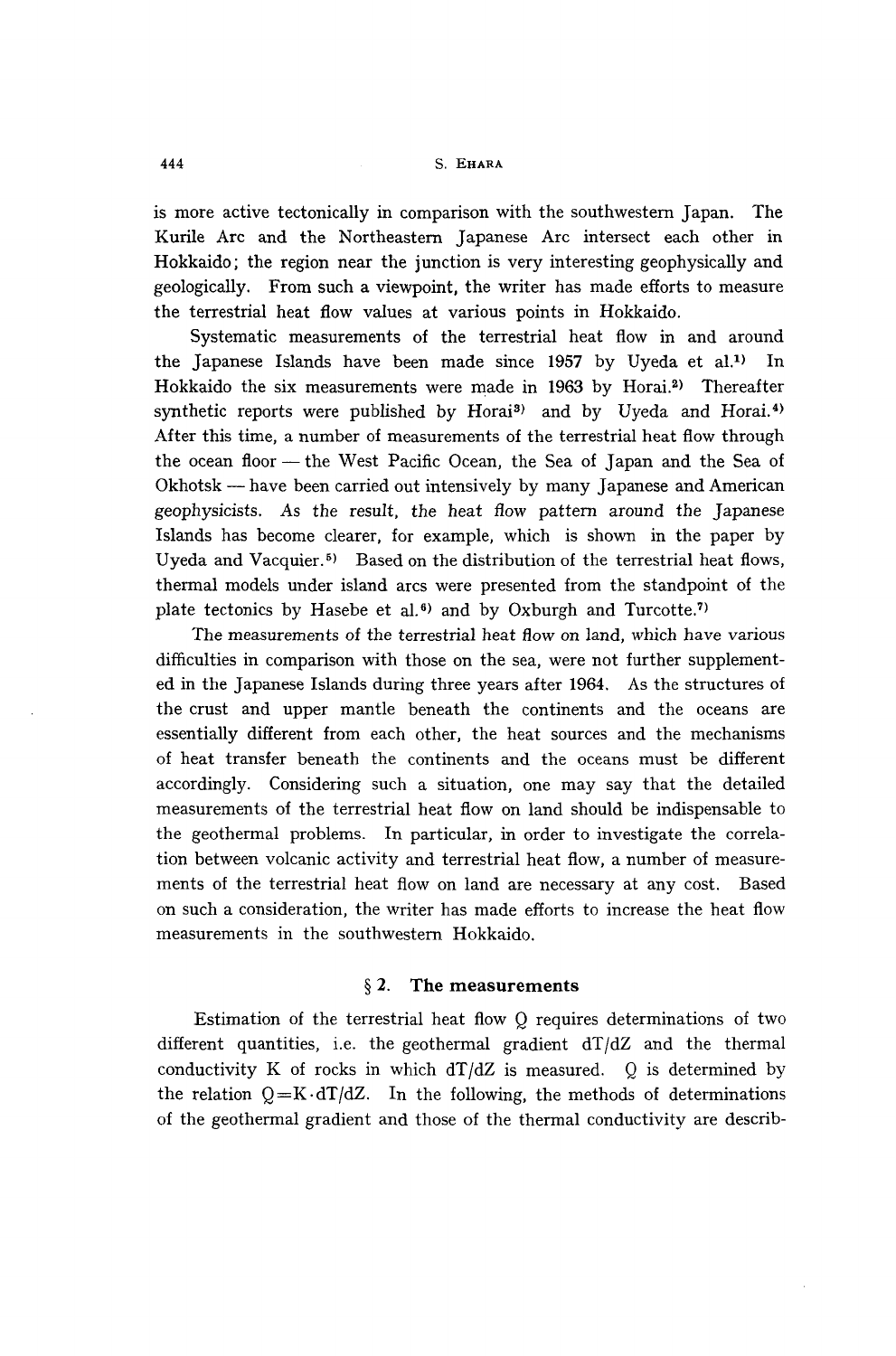ed briefly. The details of the measurements at each station were already given in the other papers by the writer and his colleagues. $8,9)$ ,

1. Geothermal gradient

The geothermal gradients were determined by the three different methods. One is applicable to the cases of the determination utilizing vertical boreholes, and its example is shown in Fig. 1. Another is applicable to the cases of the determination utilizing horizontal short drill holes in mines or tunnels, and its example is shown in Figs. 2, 3 and 4. The other is applicable to the cases of the determination utilizing bottom temperatures of many vertical boreholes in a certain region, and its example is shown in Fig. 5.



Fig. 1. Temperature-depth relation at Yufutsu II.



Fig. 2. Temperature distribution in the short horizontal drill holes at Bifue.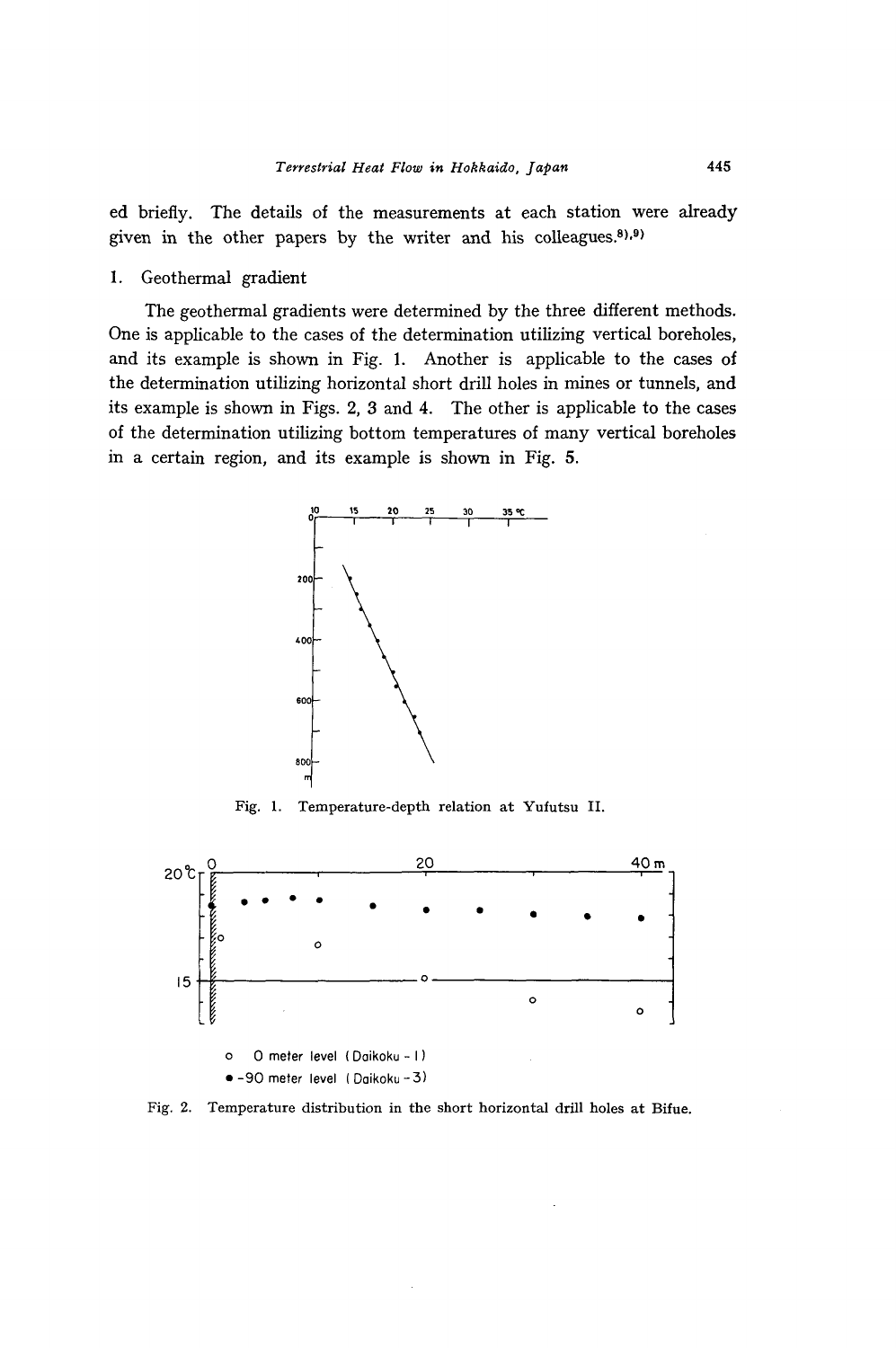

Fig. 4. Distribution of underground isotherms projected on a vertical section at Bifue.

Frequency diagram of the geothermal gradients on land in Hokkaido and the mainland (Japanese islands except Hokkaido) is shown in Fig. 6. In the above diagram, there are two peaks  $(2 \sim 3^{\circ}C/100 \text{ m and } 6 \sim 7^{\circ}/100 \text{ m})$ in the data from Hokkaido, while one peak  $(2 \sim 3^{\circ}C/100 \text{ m})$  for the mainland. In the former, the higher peak  $(6 \sim 7^{\circ}C/100 \text{ m})$  is related to the extremely high heat flow region in the southwestern Hokkaido. In the latter, one knows that the mean value of the geothermal gradient is  $2.51^{\circ}C/100$  m.

446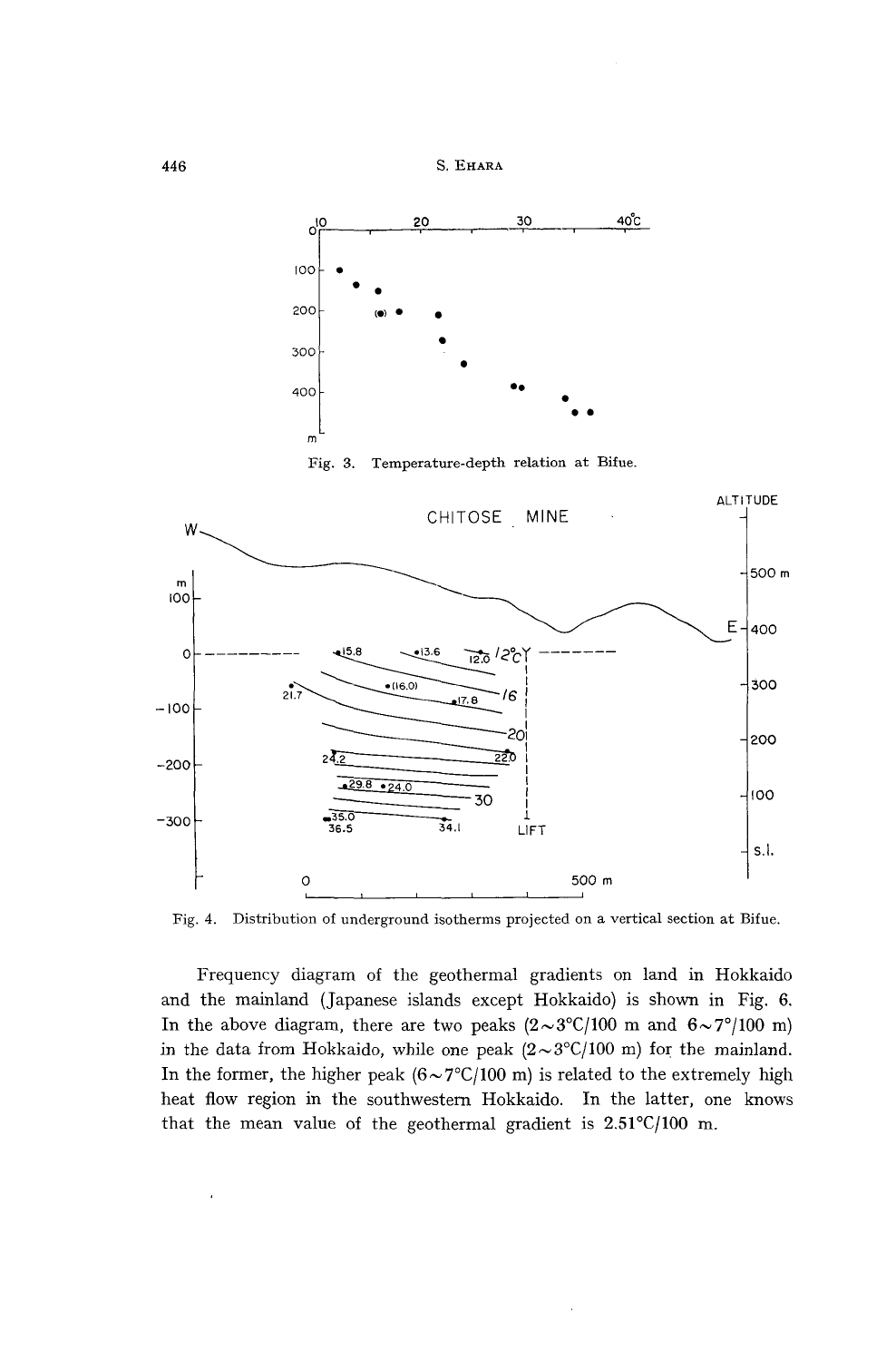

Fig. 5. Bottom temperature-depth relation at various wells in Ishikari-Tomakomai lowland.

Fig. 6. Frequency diagram of geothermal gradient on land in Hokkaido.

## 2. Thermal conductivity

The thermal conducitivities of rock specimens from the boreholes were measured by the divided-bar method, which is described in detail in the papers by Benfield<sup>10)</sup> and by Beck.<sup>11</sup>) The error involved in an individual determination of thermal conductivities is about  $5\%$  in average in this measurement. Several examples of thermal conductivity measurements by the divided-bar method are shown in Fig. 7. As the estimation of the error of the thermal conductivity, Uyeda and Horai<sup>12</sup> assessed half the range of the thermal conductivities of rocks which compose the stratum. Under a certain circumstance, these values become so large and therefore most of the errors of the terrestrial heat flow values originate in the determination of the thermal conductivity of the stratum. After Horai,<sup>3)</sup> probable error in heat flow determinations arising from the ambiguities of these two quantities (geothermal gradients and thermal conductivities) are, in most cases, a few tenths of 1 RFU in order of magnitude, amounting to 20 to  $30\%$  of the observed heat flow value. In this paper, the errors of the thermal conductivities are given in two manners: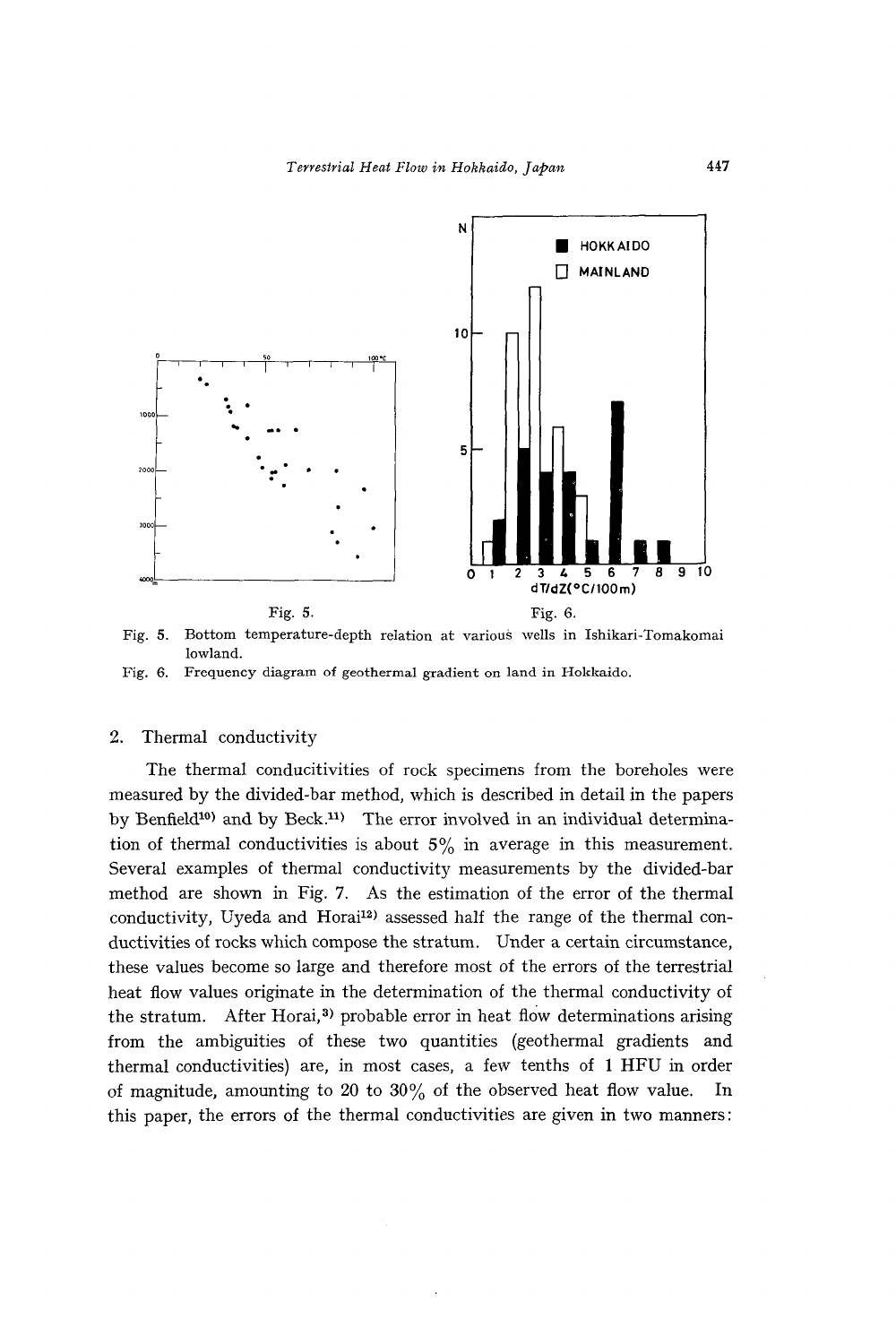S. EHARA



Fig. 7. Examples of thermal conductivity measurements by the divided-bar method.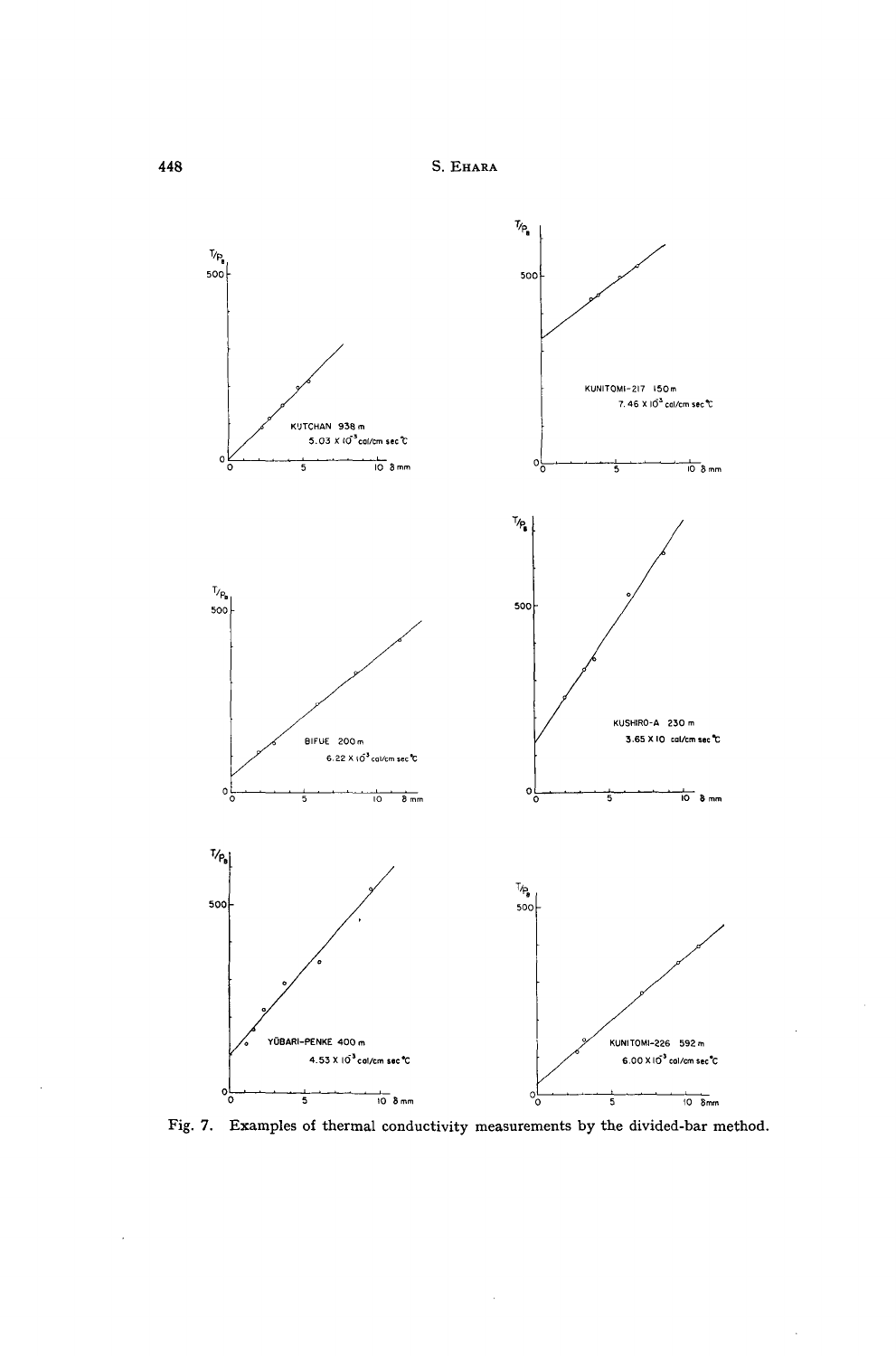One is probable error of a representative rock which composes the stratum, and the other in parenthesis in Table 1 shows half the range of the thermal conductivities of rocks which compose the stratum. The error in heat flow determinations may amount to  $20 \sim 30\%$  in this paper.

## § 3. **Classification of the thermal conductivities of rocks**

At some boreholes, for example, in oil and gas field, only the geothermal gradients were measured availing no rock specimens for the determination of the thermal conductivity. In these cases, the terrestrial heat flow values have not been determined though many data of underground temperatures have been obtained. If any empirical relations between terrestrial heat flow Q and geothermal gradient  $dT/dZ$  are known under some conditions, one may rougly estimate the terrestrial heat flow values. For this purpose, the results of the terrestrial heat flow measurements on land in Japan reported by Horai<sup>3</sup> are compiled. The relation between terrestrial heat flow Q and geothermal gradient  $dT/dZ$  is shown in Fig. 8 where the data may be divided into two groups A and B. They are expressed by the following relations:

Region A: Region B:  $Q_B = (4.10 \pm 0.42) \times 10^{-3} \cdot dT/dZ + (-0.12 \pm 0.24)$  $Q_A = (6.24 \pm 0.28) \times 10^{-3} \cdot dT/dZ + (0.08 \pm 0.14)$ 



Fig. 8. Relation between terrestrial heat flow and geothermal gradient in Japan.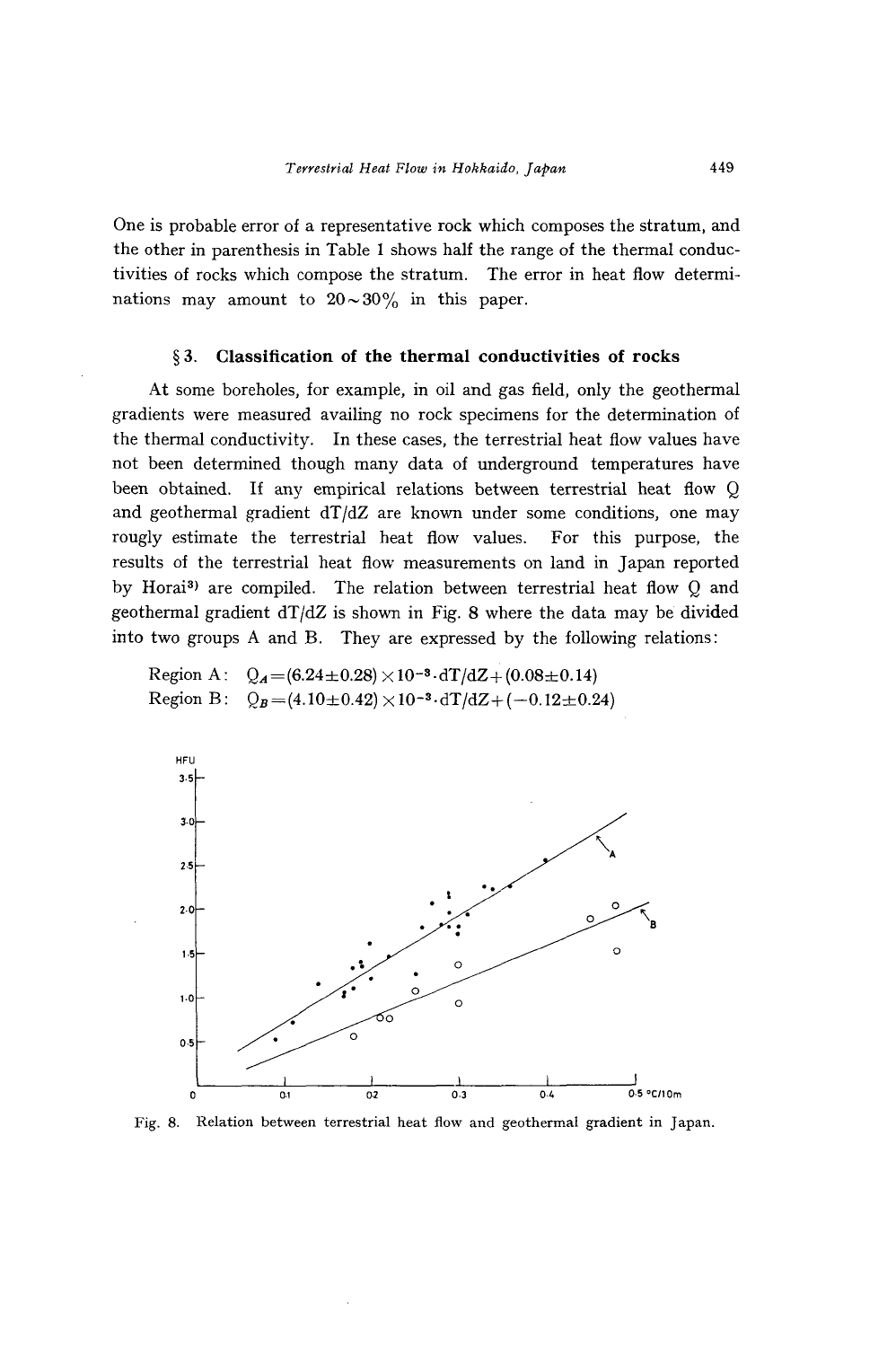where Q is measured in HFU and dT/dZ in  $10^6$  °C/cm. As the errors of the determined values of terrestrial heat flow are relatively large, it may be possible to neglect the constant terms. In these relations, the coefficients of the geothermal gradient dT/dZ may be compared with the thermal conductivities themselves. The coefficients are considered as the apparent thermal conductivities or statistic thermal conductivities. From the detailed consideration of the geology at the boring sites, the two groups may be characterized as follows: Rocks of Region A are relatively hard (mainly volcanic rocks) while those of Region B are relatively soft (mainly sedimentary rocks). And it may be said in this connection that Region B contains oil and gas fields.

Using the above relations, we can roughly estimate the terresttrial heat flow values from only the geothermal gradients when rock samples are not available conceding that such a relation should be the next best method. In Fig. 9, the frequency diagrams of the individual thermal conductivities of rocks which compose the strata in Hokkaido and the mainland are shown divided into A and B region repectively. In both Hokkaido and the mainland, the maximum frequencies of the thermal conductivity are in the ranges



Fig. 9. Frequency diagrams of individual thermal conductivity of rocks from boreholes for heat flow measurements in Hokkaido and the mainland.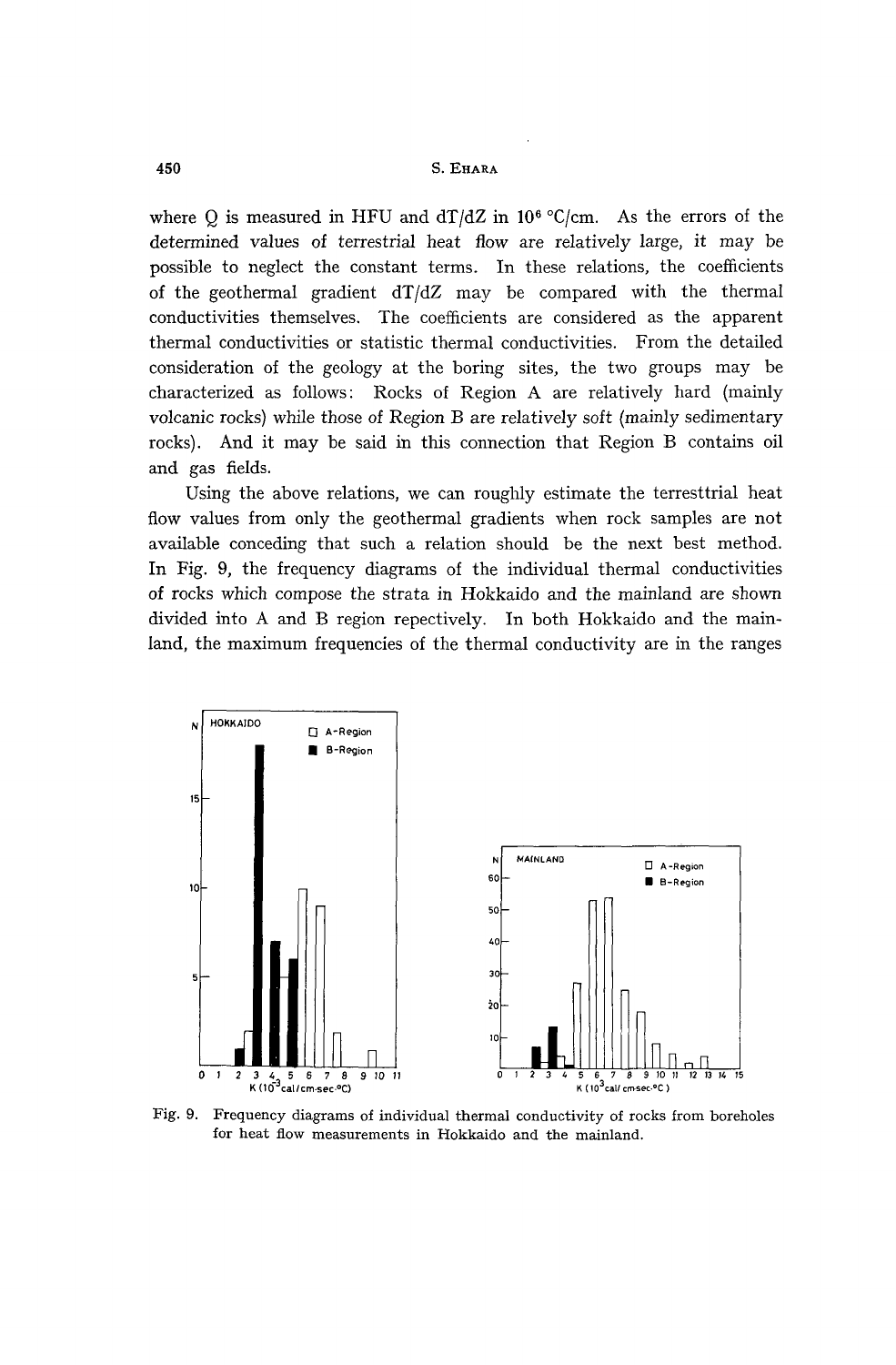of  $5 \sim 7 \times 10^{-3}$  cal/cm·sec.<sup>o</sup>C and  $3 \sim 4 \times 10^{-3}$  cal/cm·sec.<sup>o</sup>C in the Region A and B respectively.

## § **4. Terrestrial heat flow in Hokkaido**

Terrestrial heat flow values in and around Hokkaido calculated from the relation  $Q = K \cdot dT/dZ$  are listed in Table 1. This distribution is shown in Fig. lO, where some remarkable features are noticeable.



Fig. 10. Distribution of terrestrial heat flow in and around Hokkaido.

The distribution of Tertiary and Quaternary volcanic rocks is exactly coincident with the high heat flow  $(>2$  HFU). If we consider the volcanic region in the southwestern Hokkaido of the Northeastern Japanese Are, the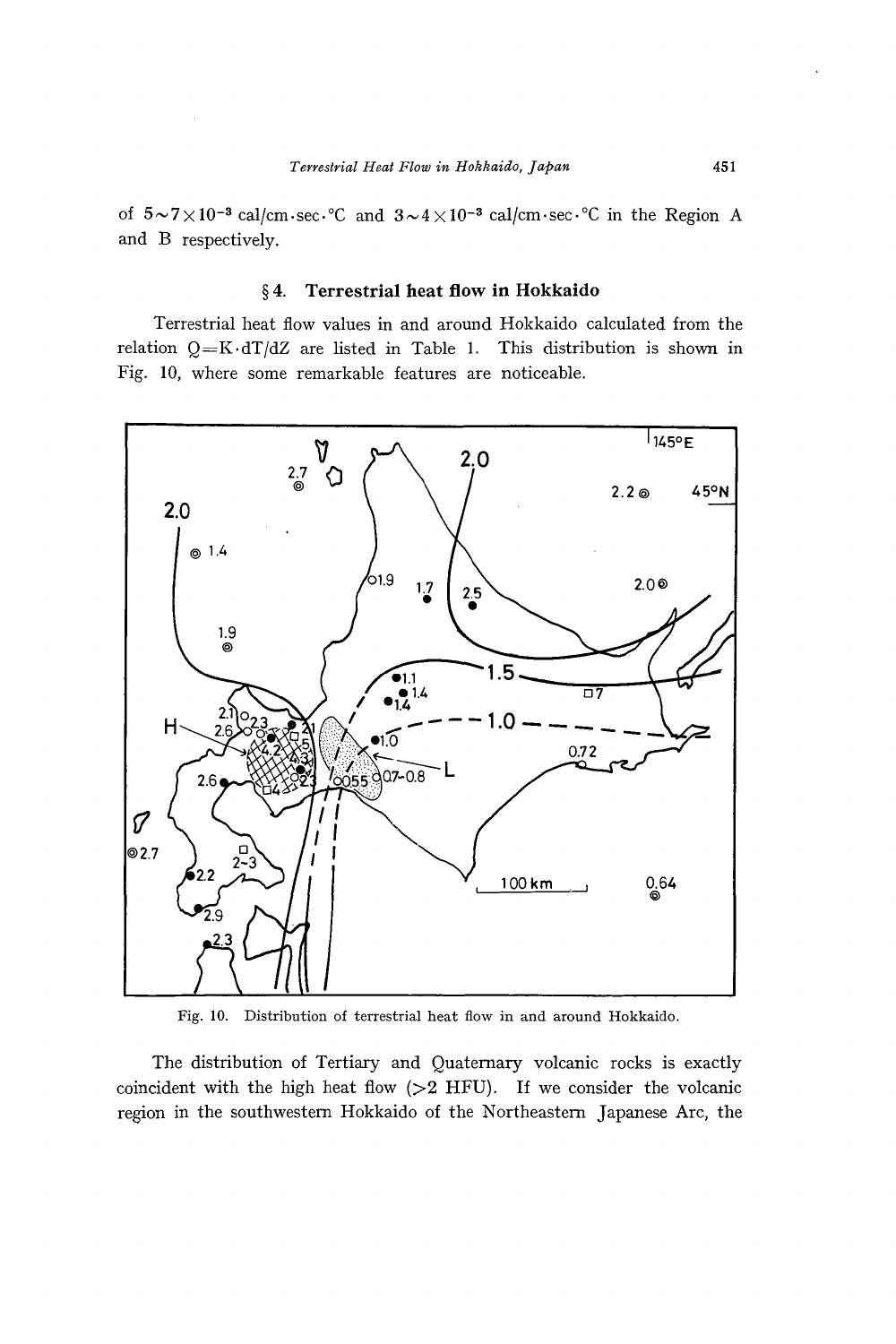|  | Table 1. Terrestrial heat |  |
|--|---------------------------|--|

| Station                                                                                                                                                                             | Abbrev.                                                                      | Latitude<br>(N)                                                                                                                                                                                        | Longi-<br>tude<br>(E)                                                                                                                              | Site*                                                                                            | Maximum<br>depth<br>(m)                                                           | Temper-<br>ature<br>$logging**$                                                                                  |  |
|-------------------------------------------------------------------------------------------------------------------------------------------------------------------------------------|------------------------------------------------------------------------------|--------------------------------------------------------------------------------------------------------------------------------------------------------------------------------------------------------|----------------------------------------------------------------------------------------------------------------------------------------------------|--------------------------------------------------------------------------------------------------|-----------------------------------------------------------------------------------|------------------------------------------------------------------------------------------------------------------|--|
| Yūfutsu                                                                                                                                                                             | YFI                                                                          | 42°39'                                                                                                                                                                                                 | 141°44'                                                                                                                                            | OF                                                                                               | 3570                                                                              | $\mathbf{r}$                                                                                                     |  |
| Ashibetsu                                                                                                                                                                           | <b>ASB</b>                                                                   | 43°24'                                                                                                                                                                                                 | $142^{\circ}11'$                                                                                                                                   | CM                                                                                               | 630                                                                               | I                                                                                                                |  |
| Kushiro-A<br>Kushiro-B<br>Kunitomi-No. 217<br>Kunitomi-No. 219<br>Kunitomi-No. 226<br>Yübari-Katsura<br>Yübari-Penke<br>Sakazukigawa<br>Otaki<br>Hattari<br>Kutchan<br><b>Bifue</b> | KS<br><b>KNTI</b><br><b>KNTII</b><br>YB<br>SG<br>OT<br>HT<br>KC<br><b>BF</b> | 42°58'<br>$42^{\circ}57'$<br>$42^{\circ}59'$<br>$42^{\circ}59'$<br>43°00'<br>42°57'<br>$42^{\circ}59'$<br>$43^{\circ}07'$<br>$42^{\circ}42'$<br>$43^{\circ}02'$<br>$42^{\circ}59$ ,<br>$42^{\circ}43'$ | 144°25'<br>$144^{\circ}26'$<br>140°41'<br>140°41'<br>140°38'<br>142°05'<br>142°03'<br>140°32'<br>$141^{\circ}11'$<br>140°34'<br>140°49'<br>141°12' | CM<br>CM<br>MM<br>MM<br>MM<br>CM<br>CM<br><b>SP</b><br>SP<br><b>SP</b><br><b>SP</b><br><b>MM</b> | 235<br>235<br>139<br>163<br>600<br>824<br>950<br>347<br>600<br>1180<br>950<br>450 | I<br>T <sub>1</sub><br>I<br>I<br>I.<br>I<br>I<br>$\mathbf I$<br>I<br>$\mathbf I$<br><sup>T</sup><br>$\mathbf{I}$ |  |
| Teine<br>Jōkoku<br>Yufutsu<br>Oshamanbe<br>Yoshioka<br>Tappi<br>Shōwa-shinzan<br>Ōnuma                                                                                              | TN<br>īΚ<br>YFII<br>OM<br>YS<br>TP<br>SS<br>ON                               | 43°06'<br>$41^{\circ}40'$<br>$42^{\circ}43'$<br>$42^{\circ}30'$<br>$41^{\circ}26'$<br>$41^{\circ}18'$<br>$42^{\circ}32'$<br>41°59'                                                                     | $141^{\circ}11'$<br>140°03'<br>141°56'<br>140°22'<br>$140^{\circ}14'$<br>140°20'<br>142°52'<br>141°59'                                             | MM<br>MM<br>OF<br>OF<br>TN<br>TN<br><b>SP</b><br><b>SP</b>                                       | 308<br>214<br>700<br>480<br>294<br>250<br>349<br>700                              | I, II<br>II<br>$\mathbf{I}$<br>$\mathbf{I}$<br>II<br>II<br>$\mathbf I$<br>Ĭ.                                     |  |
| Haboro<br>Shimokawa<br>Kōnomai<br>Akabira<br>Ashibetsu<br>Tovoha<br>(after K. HORAI)                                                                                                | HB<br><b>SMK</b><br><b>KNM</b><br>AB<br><b>ASB</b><br><b>TH</b>              | $44^{\circ}21'$<br>$44^{\circ}14'$<br>$44^{\circ}08'$<br>43°32'<br>43°33'<br>$42^{\circ}54'$                                                                                                           | 141°52'<br>$142^{\circ}41'$<br>143°21'<br>142°02'<br>$142^{\circ}12'$<br>141°05'                                                                   | CM<br>MM<br>MM<br>CM<br><b>CM</b><br>MM                                                          | 350<br>533<br>524<br>700<br>500<br>400                                            | $\mathbf I$<br>$\mathbf{I}$<br>I, II<br>$\mathbf{I}$<br>$\mathbf I$<br>II                                        |  |

• eM: Coal mine, MM: Metal mine, OF: Oil field, SP: Borehole for structure

\*\*\* A: good measurement, B: passable \*\*\*\* Figures in parentheses show  $(K_{\text{max}}-K_{\text{min}})/2$ .  $K_{\text{max}}$  and  $K_{\text{min}}$  denote the

transition from the low or normal heat flow in the Pacific side of Japan to the high heat flow in the volcanic region and in the marginal sea occurs rather sharply, which shows that the heat source causing the high heat flow may lie at a fairly shallow depth. The terrestrial heat flow in this volcanic region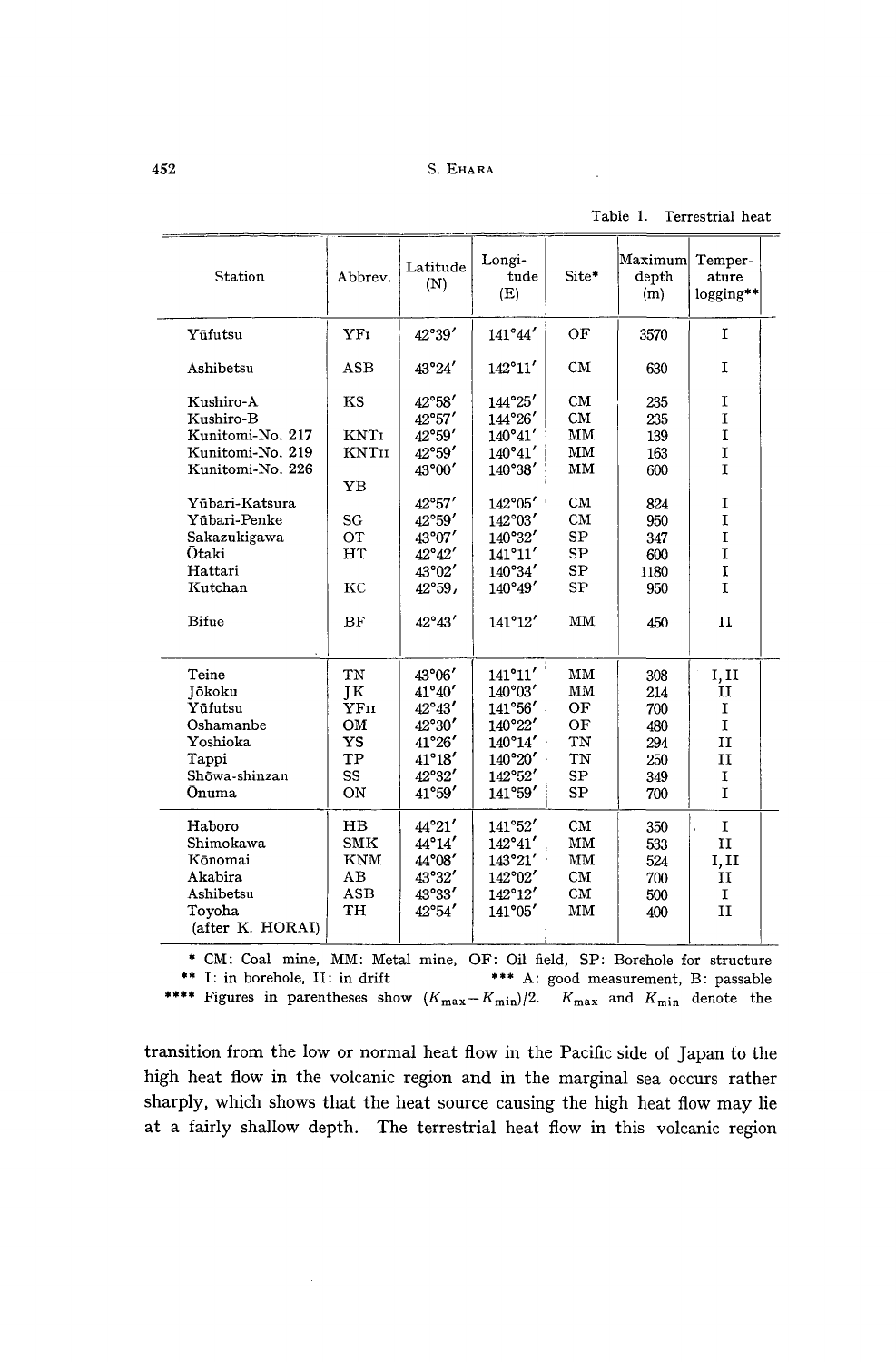|  |  | flow in Hokkaido. |
|--|--|-------------------|
|--|--|-------------------|

| Geothermal<br>gradient<br>$(^{\circ}C/100 \text{ m})$ | Measured<br>depth<br>(m) | Thermal<br>conductivity<br>$\times 10^{-3}$<br>cal/cm·sec·°C | Terrestrial<br>heat flow<br>(HFU) | Averaged<br>terrestrial<br>heat flow<br>(HFU) | $Class***$    |
|-------------------------------------------------------|--------------------------|--------------------------------------------------------------|-----------------------------------|-----------------------------------------------|---------------|
| $1.70 \pm 0.14$                                       | 1500~3570                | 3.24<br>3.22                                                 | 0.55<br>0,55                      | 0.55                                          | $\mathbf B$   |
| $3.81 \pm 0.08$                                       | $330 - 410$              | 3.74                                                         | 1.42                              | 1.19                                          | Α             |
| $1.89 + 0.03$                                         | $410 - 630$              | 5.10                                                         | 0.96                              |                                               |               |
| $2,32\pm0.24$                                         | $125 - 235$              | 3.62                                                         | 0.84                              | 0.72                                          | $\bf{B}$      |
| $1,66 \pm 0.07$                                       | $200 - 235$              | 3.62                                                         | 0.60                              |                                               |               |
| $6,77 \pm 0.29$                                       | $10 - 139$               | 7.46                                                         | 5.05                              | 4.48                                          | A             |
| $6,81\pm0.21$                                         | $25 - 163$               | 5.74                                                         | 3.91                              |                                               |               |
| $6.54 \pm 0.63$                                       | $100 - 300$              | 2,92                                                         | 1.91                              | 2.33                                          | $\bf{B}$      |
| $4.59 \pm 0.35$                                       | $300 - 600$              | 6.00                                                         | 2.75                              |                                               |               |
| $2.22 \pm 0.05$                                       | $250 - 550$              | 3.86                                                         | 0.86                              | 0.98                                          | Α             |
| $2.42 \pm 0.06$                                       | $100 - 550$              | 4.53                                                         | 1.10                              |                                               |               |
| $4.61 \pm 0.19$                                       | $216 - 347$              | 4.64                                                         | 2.14                              |                                               | $\bf{B}$      |
| $8.20 \pm 0.19$                                       | $300 - 600$              | 2.77                                                         | 2.27                              |                                               | B             |
| $6.64 \pm 0.06$                                       | $650 - 1180$             | 3.88                                                         | 2.58                              |                                               | $\, {\bf B}$  |
| $6.02 \pm 0.16$                                       | $150 - 450$              | 6.37                                                         | 3.83                              | 4.21                                          | A             |
| $9.12 \pm 1.05$                                       | $800 - 950$              | 5.03                                                         | 4.59                              |                                               |               |
| $6,36 \pm 0.72$                                       | $98 - 270$               | 6.22                                                         | 3.96                              | 4,33                                          | A             |
| $8.22 \pm 0.57$                                       | $270 - 450$              | 5.71                                                         | 4.69                              |                                               |               |
| $4.29 \pm 0.30$                                       | $0 - 308$                | $4.93(0.71)$ ****                                            | 2.11                              |                                               | A             |
| $4.00 \pm 0.30$                                       | $0 - 214$                | 5, 5, (0, 87)                                                | 2.20                              |                                               | A             |
| $2.05 \pm 0.06$                                       | $200 - 700$              |                                                              | $0.7 - 0.8$                       |                                               | B             |
| $7.23 \pm 0.05$                                       | $125 - 480$              | 3,56(0,61)                                                   | 2.57                              |                                               | A             |
| $6,63 \pm 0.07$                                       | $101 - 294$              | 4,31(0,86)                                                   | 2.86                              |                                               | A             |
| $5.9\pm$                                              | $15 - 250$               | 3,85(0,98)                                                   | 2.27                              |                                               | A             |
| $10.0 \pm 0.2$                                        | $160 - 340$              |                                                              | $\sim$ 4                          |                                               | $\mathbf C$   |
| $4.5 \pm$                                             | $100 - 700$              |                                                              | $2 - 3$                           |                                               | $\mathcal{C}$ |
| 4.54±0.05                                             |                          | 4.12(0.61)                                                   | 1.87                              |                                               | в             |
| $3.04\pm$                                             |                          | 5.63                                                         | 1.71                              |                                               | $\bf{A}$      |
| $3.96\pm$                                             |                          | 6,41(1,90)                                                   | 2.54                              |                                               | A             |
| $2.49 \pm 0.04$                                       |                          | 4.31(0.72)                                                   | 1.07                              |                                               | A             |
| $3.08 + 0.03$                                         |                          | 4.38(0.72)                                                   | 1.35                              |                                               | A             |
| $11.3 +$                                              |                          | $-5.00$                                                      | >5.00                             |                                               | $\mathbf C$   |
|                                                       |                          |                                                              |                                   |                                               |               |
|                                                       |                          |                                                              |                                   |                                               |               |

prospecting, TN: Tunnel

measurement, C: reference measurement

maximum and minimum values of thermal conductivities respectively.

amounts to  $2.36$  HFU  $\sim$  2.90 HFU in average. The maximum value exceeds 4 HFU. Generally speaking, the terrestrial heat flows increase from the Pacific side to the island arc and marginal sea side. But as seen in Fig. 10, regional anomalies are extremely remarkable. Both the extremely high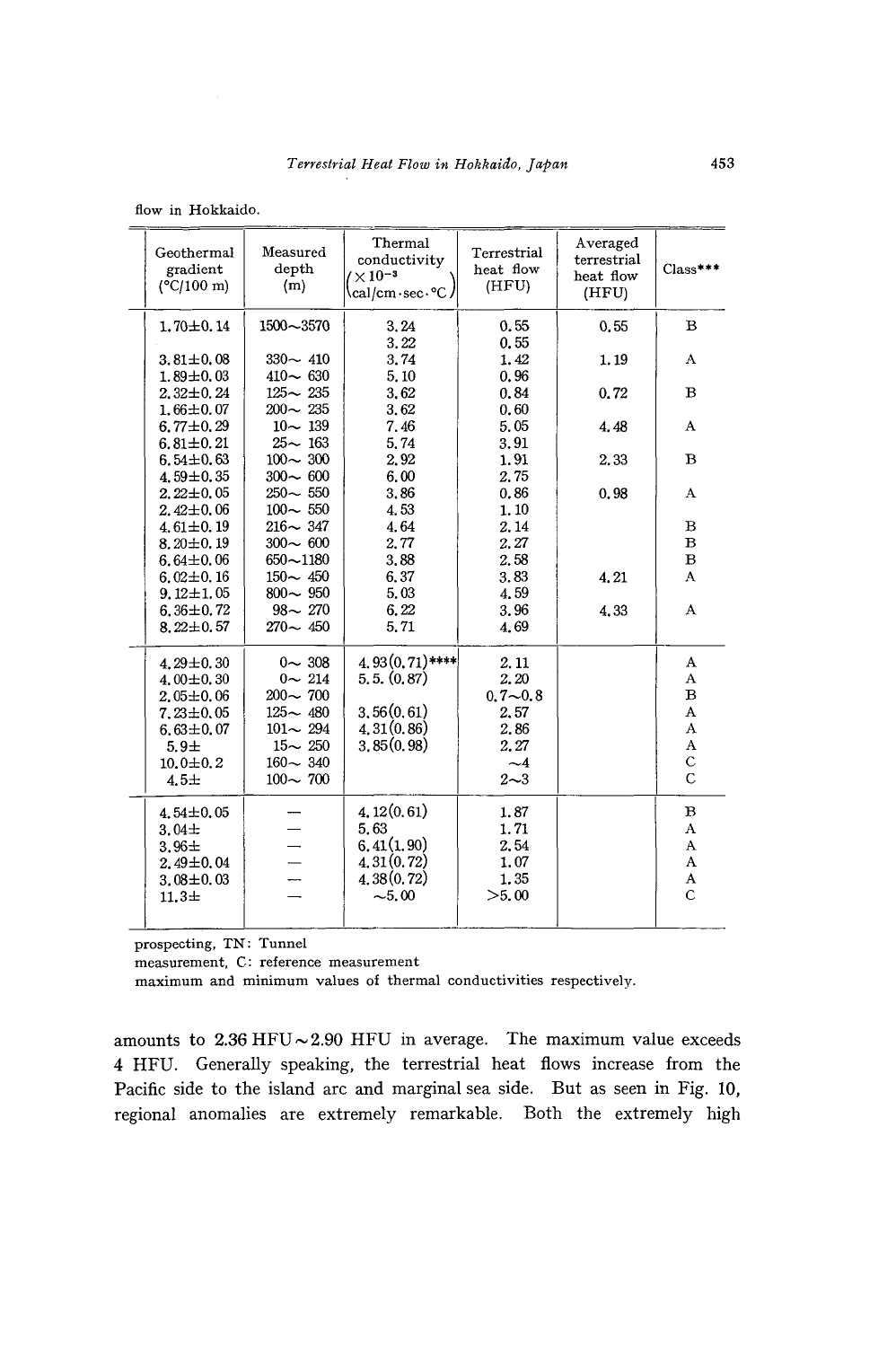heat flow region (H-region in Fig. 10) and the extremely low heat flow region (L-region in Fig. 10) exist in Hokkaido. In the H-region, five heat flow values more than 4 HFU are observed including two values (station SS and TH) in geothermal areas. On the other hand in the L-region, the average value of the terrestrial heat flows ranges from 0.6 HFU to 0.8 HFU.

In this paper terrain corrections have not been made. But the writer thinks that such a correction will not give serious influence to the results mentioned here because the anomalies in the heat flow values are remarkable. Frequency diagram of the observed heat flow values in Hokkaido and the mainland is shown in Fig. 11. For the mainland, the peak of the frequency distribution of the terrestrial heat flow is in the range of  $1.0 \sim 1.5$  HFU but for Hokkaido any remarkable feature is not found out. But corresponding to the many measurements in the volcanic regions, high heat flow values are observed more frequently in Hokkaido in comparison with the mainland.



Fig. 11. Frequency diagram of terrestrial heat flow in Hokkaido and the mainland.

### § 5. Discussion

Assuming a one-dimensional and a stationary state, the temperature distribution in the crust is calculated as follows: From the equation of heat conduction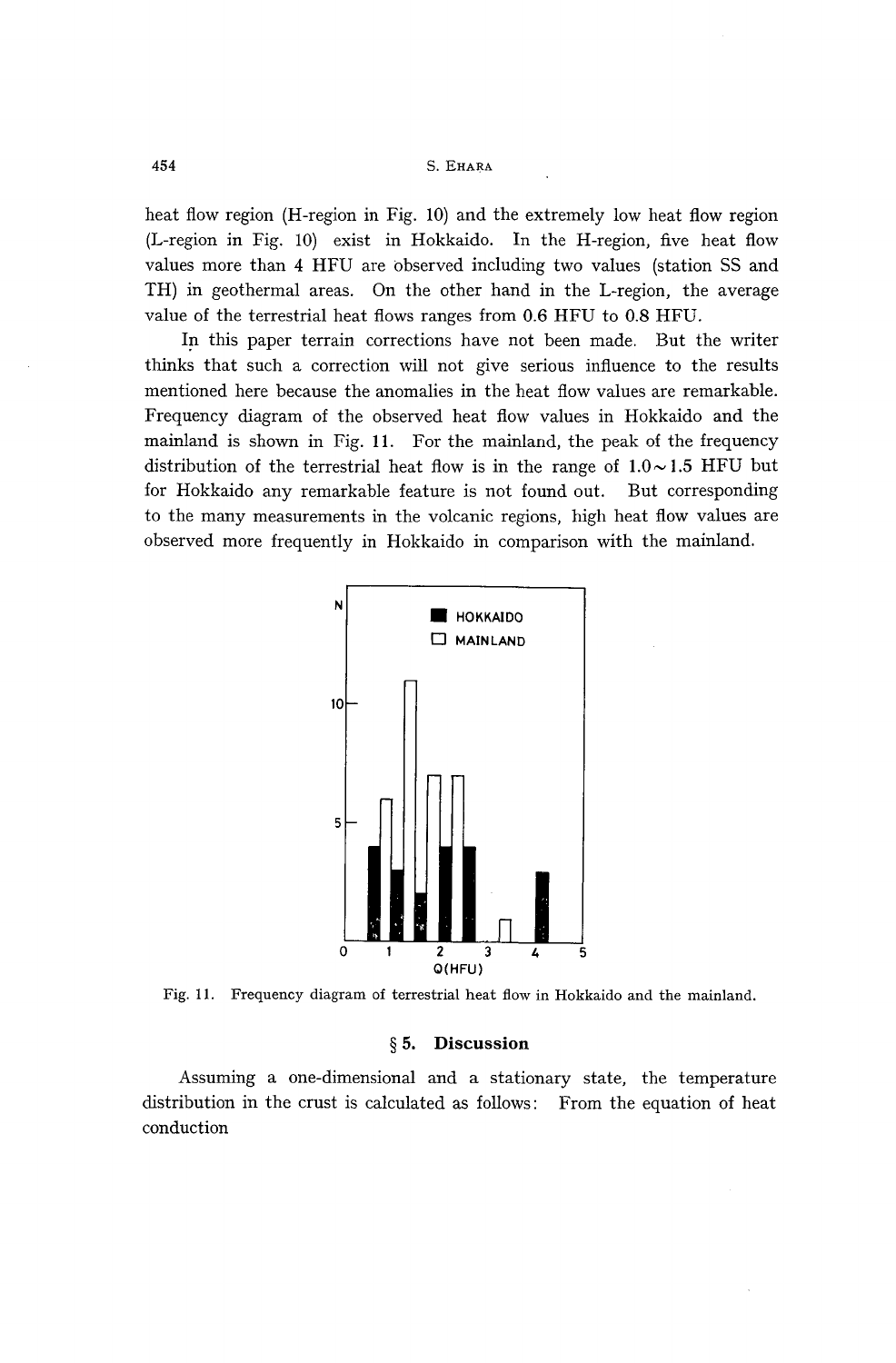$$
\nabla(K\nabla T) + H = 0,
$$

one gets  $T=T_0+Q_s/K\cdot Z-H/2K\cdot Z^2$ , where T denotes temperature, Z depth,  $T_0$  surface temperature, K thermal conductivity,  $Q_s$  terrestrial heat flow and H heat production by radioactive heat sources.

Here the crust is divided into two layers, granitic and basaltic, and the ratios of their thicknesses are assumed as 1/2 and 2. The depths of the crust in Hokkaido are quoted from Kanamori's paper.I3) And the adopted values of K and H are as follows:

|                | $K(cal/cm \cdot sec \cdot C)$ | $H(cal/cm3 \cdot sec)$ |
|----------------|-------------------------------|------------------------|
| granitic layer | 0.007                         | $5500\times10^{-16}$   |
| basaltic layer | 0.005                         | $1100 \times 10^{-16}$ |

In Fig. 12 an example of the results is shown. The vertical section is drawn nearly parallelly to the trend of the Kurile Island Arc in Fig. 13.

Corresponding to the distribution of the terrestrial heat flow, the temperature distribution in the crust shows remarkable contrast regionally. Because of uncertainties of the adopted assumptions and constants, absolute values of calculated temperatures are not so reliable. But the relative differences in temperature in the crust at various areas may be fairly reliable. Since the distributions of radioactive heat sources in the crust and upper mantle are not known in detail, we can not obtain the exact temperature distribution, even if the other assumptions are all right. Recently from the relation between terrestrial heat flow and heat production of surface rocks, some geochemical models of the distribution of the radioactive heat sources in the crust were presented by Roy et al.,<sup>14)</sup> and by Lachenbruch.<sup>15</sup>),<sup>16</sup>) According to these models, it is expected that radioactive heat soruces concentrate into the upper crust than has ever been considered. Therefore the temperature distribution obtained here may give an upper limit of crustal temperatures.

From the volcanological viewpoint, the distribution of the terrestrial heat flow in Hokkaido has the following meanings: The high heat flow region (>2 HFU) approximately coincides with so called "Green Tuff Region". It is considered that Green tuff activity, which was extremely intense marine volcanic activity, started in early Miocene, about  $3 \times 10^7$  years ago and is still preceeding. According to the calculation of heat conduction in the crust and upper mantle, if the temperature at the depth of 40 km has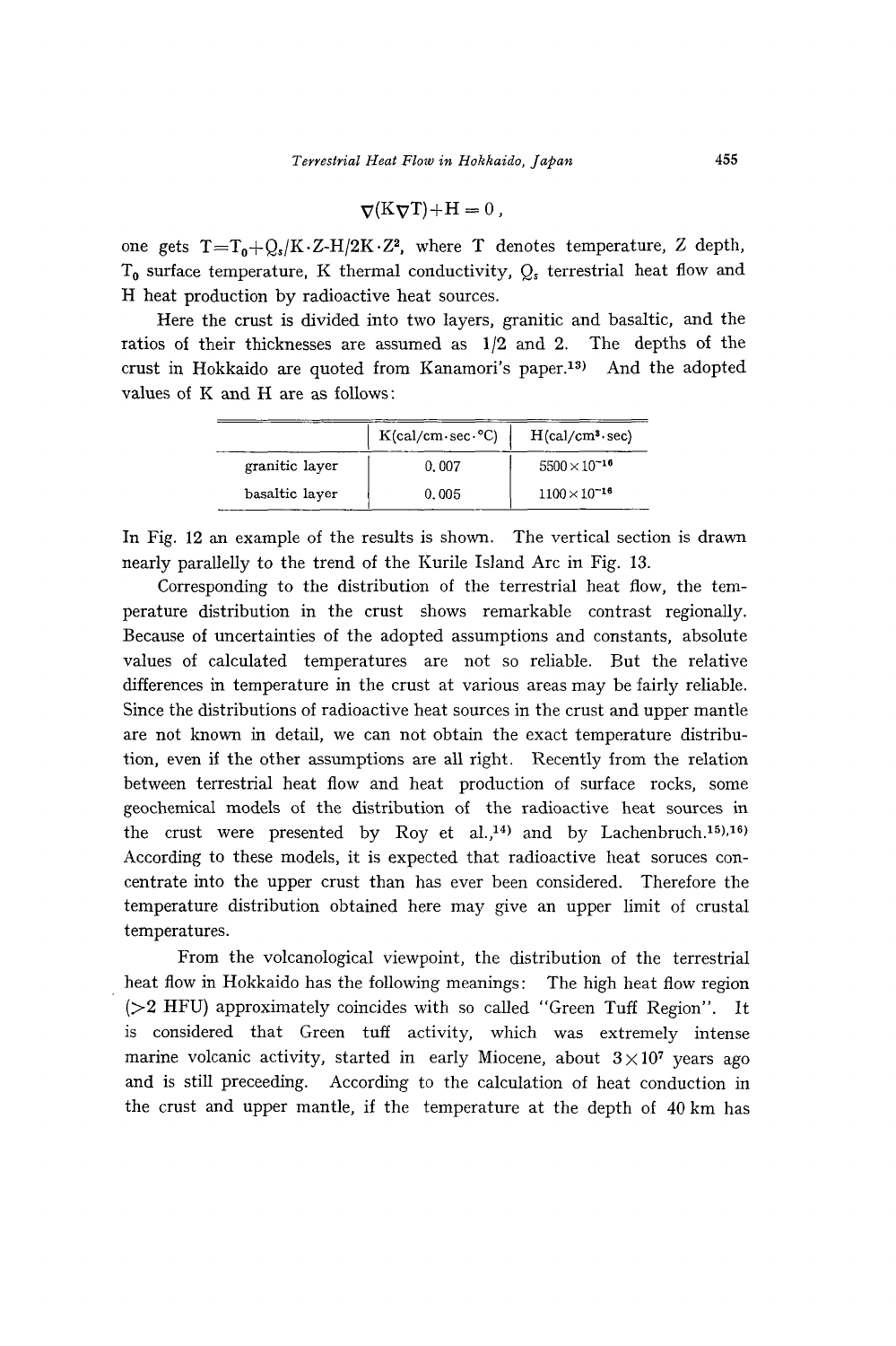

Fig. 12. Temperature distribution in the crust.

reached the melting point of the basaltic material, for example 1200°C and this state has continued to the present, in about  $2 \times 10^7$  years the crustal temperature may have nearly attained the steady state and the high heat flow more than 2 HFU may be observed at the earth's surface as shown in Fig. 14. In this calculation, the thermal conductivity and the thermal diffusivity in the crust and upper mantle are assumed to be  $7.0 \times 10^{-3}$ cal/cm.sec.<sup>o</sup>C and  $1.44 \times 10^{-2}$  cm<sup>2</sup>/sec respectively. Therefore it may be reasonable to connect such a high heat flow observed at present with Greentuff activity in the past.

According to the above calculations, the temperature at a depth of  $30 \sim 50$ km in the crust or uppermost mantle reaches the melting point of basaltic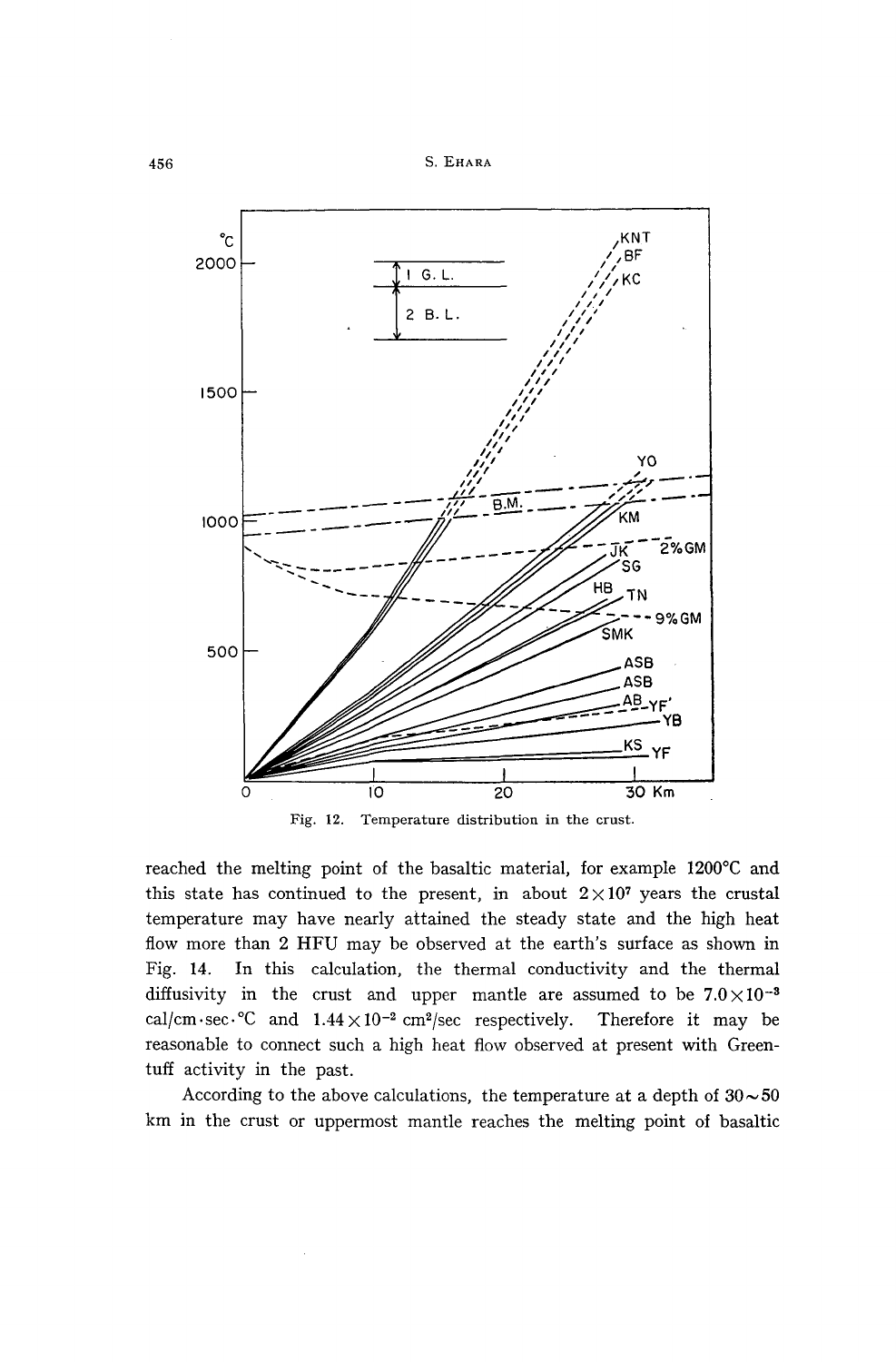

Fig. 13. Temperature distribution of the vertical section nearly parallel to the strike of Kurile Island Arc.

material in the high heat flow region  $(>2$  HFU). Further in the extremely high heat flow region (>4 HFU, H-region in Fig. 10), the depth of the melting point of basaltic material may be shallower,  $15 \sim 20$  km. Utsu<sup>17</sup> points out that the upper surface of the Low-Q, Low-V zone in the continental side may be close to the Moho discontinuity. The depth of the melting point of basaltic material in the lower crust and the uppermost mantle beneath the high heat flow regions may be conincident with the depth of the upper surface of the Low-Q, Low-V zone.

From the viewpoint of the discharge of the thermal energy, volcanoes and hot springs may be considered as high heat flow activities modified by some factors such as tectonic stresses. The direction of the zonal arrangements of these phenomena in Hokkaido nearly corresponds with the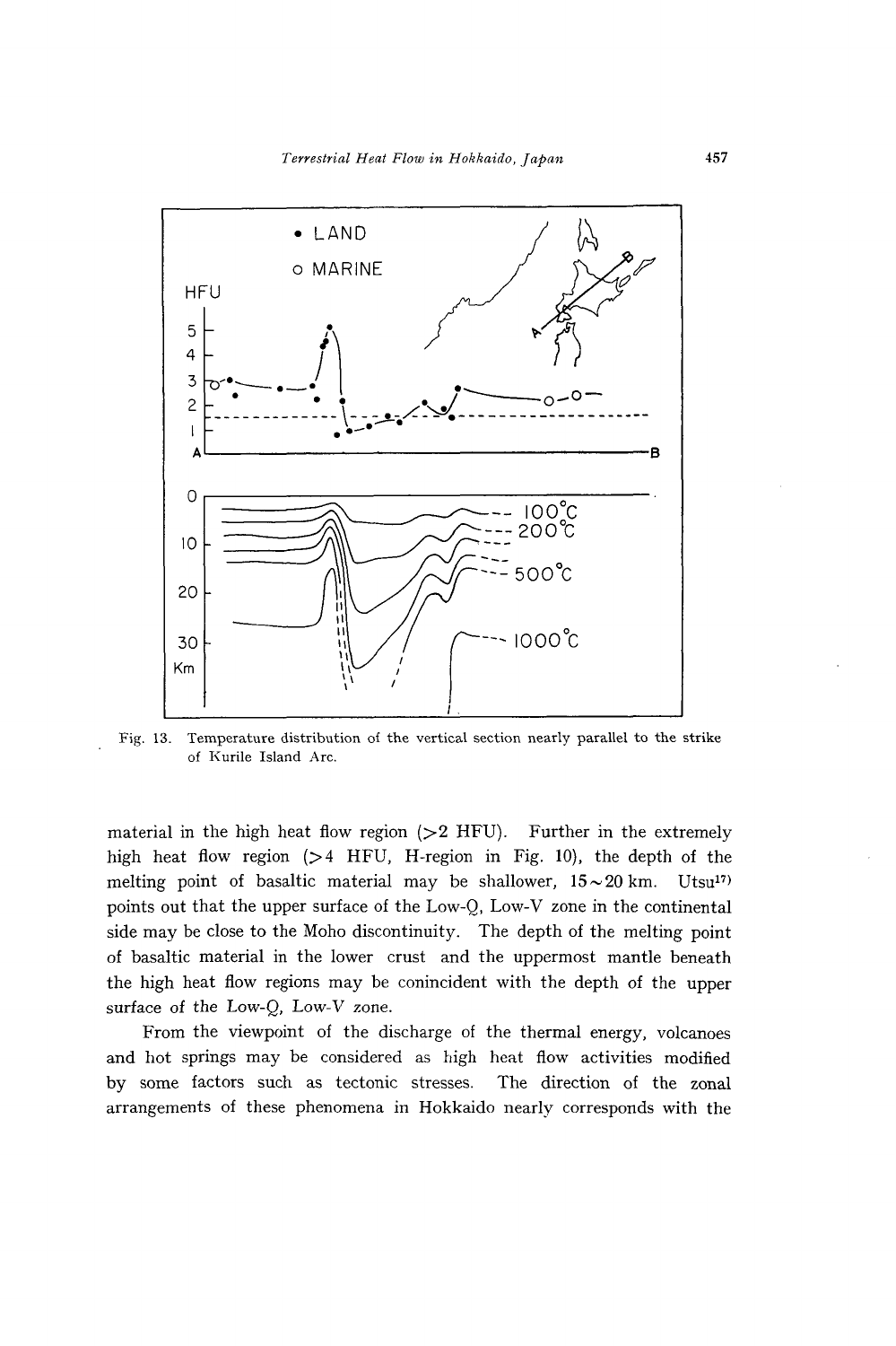



Fig. 14. Variation of surface heat flow and temperature distribution in the crust and upper mantle with time.

strikes of the island arcs as shown in Fig. 15. If the high heat flow values observed at the island arc and the marginal sea are interpreted as the effect of frictional heating of the downgoing plate, the high heat flow values should be observed in the central Hokkaido. However, near the junction of the Northeastern Japanese Arc and the Kurile Arc, there is a metamorphic zone, Hidaka range, by which the geothermal activities characteristic of the island arc structure are interrupted.

On the other hand, the inclined seismic zone, which is regarded as one of the valid evidences for the plate tectonics hypothesis, exists beneath the central Hokkaido. A narrow belt of the Mesozoic metamorphic formation extending from Sakhalin to the central Hokkaido, may have resulted in the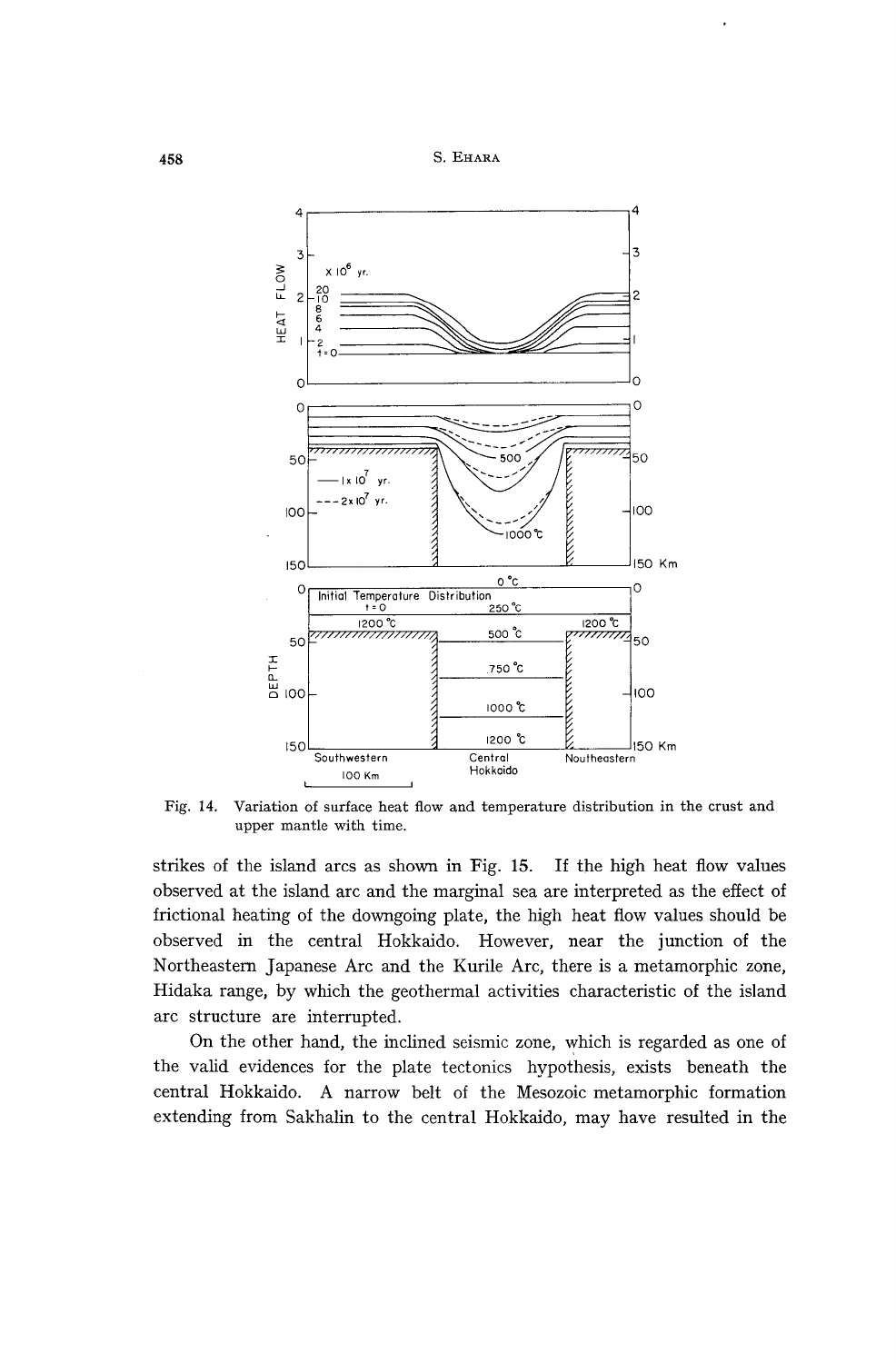

Fig. 15. Geographycal distribution of Tertiary and Quaternary volcanic rocks, volcanoes and hot springs in Hokkaido.

low heat flow activities there because the formation is older than the surroundings.

Besides, the causes of the exceptionally low heat flow in the central Hokkaido, may be the low heat production by radioactive heat sources in the thick sedimentaly layer (amounting to  $3 \sim 9$  km) reported by Kametani and Yoshiyama18) or in the lower crust, the underground endothermic reactions as examined by Uyeda and Horai,<sup>4)</sup> or low mantle heat flow.

## **Aknowledgements**

The writer is very grateful to Prof. I. Yokoyama who participated in the field measurements and kindly gave him many valuable comments.